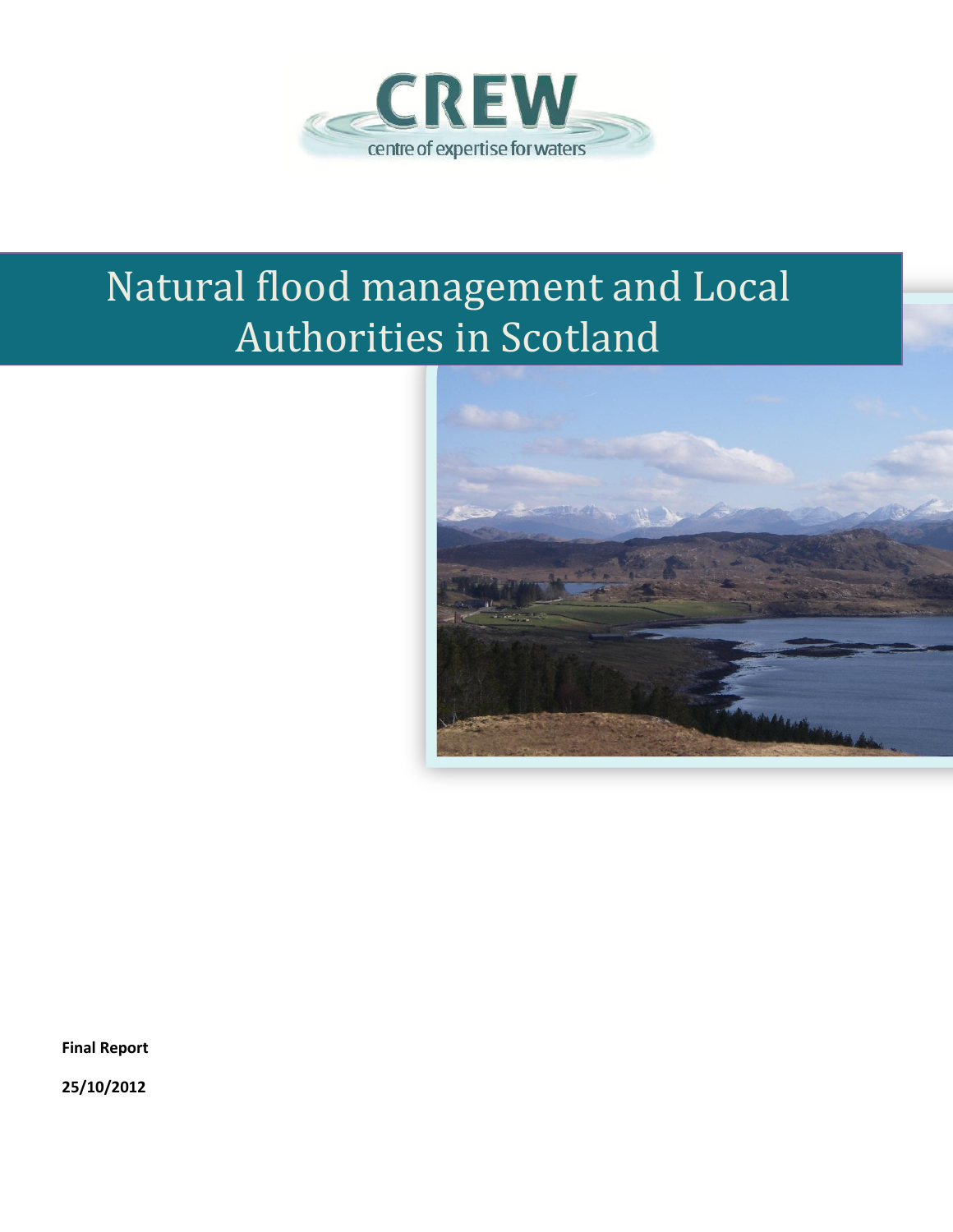

**Published by CREW** – Scotland's Centre of Expertise for Waters. CREW connects research and policy, delivering objective and robust research and professional opinion to support the development and implementation of water policy in Scotland. CREW is a partnership between the James Hutton Institute and all Scottish Higher Education Institutes funded by the Scottish Government.

This document was produced by: Kirsty Holstead, James Hutton Institute, Craigiebuckler, Aberdeen, Scotland, AB15 8QH

**Please reference this report as follows**: Holstead, K.L, (2012) Natural flood management and Local Authorities in Scotland, CREW report 2012/CD2012/11

## **Dissemination status:** Unrestricted

All rights reserved. No part of this publication may be reproduced, modified or stored in a retrieval system without the prior written permission of CREW management. While every effort is made to ensure that the information given here is accurate, no legal responsibility is accepted for any errors, omissions or misleading statements. All statements, views and opinions expressed in this paper are attributable to the author(s) who contribute to the activities of CREW and do not necessarily represent those of the host institutions or funders.

Cover photograph courtesy of: CREW



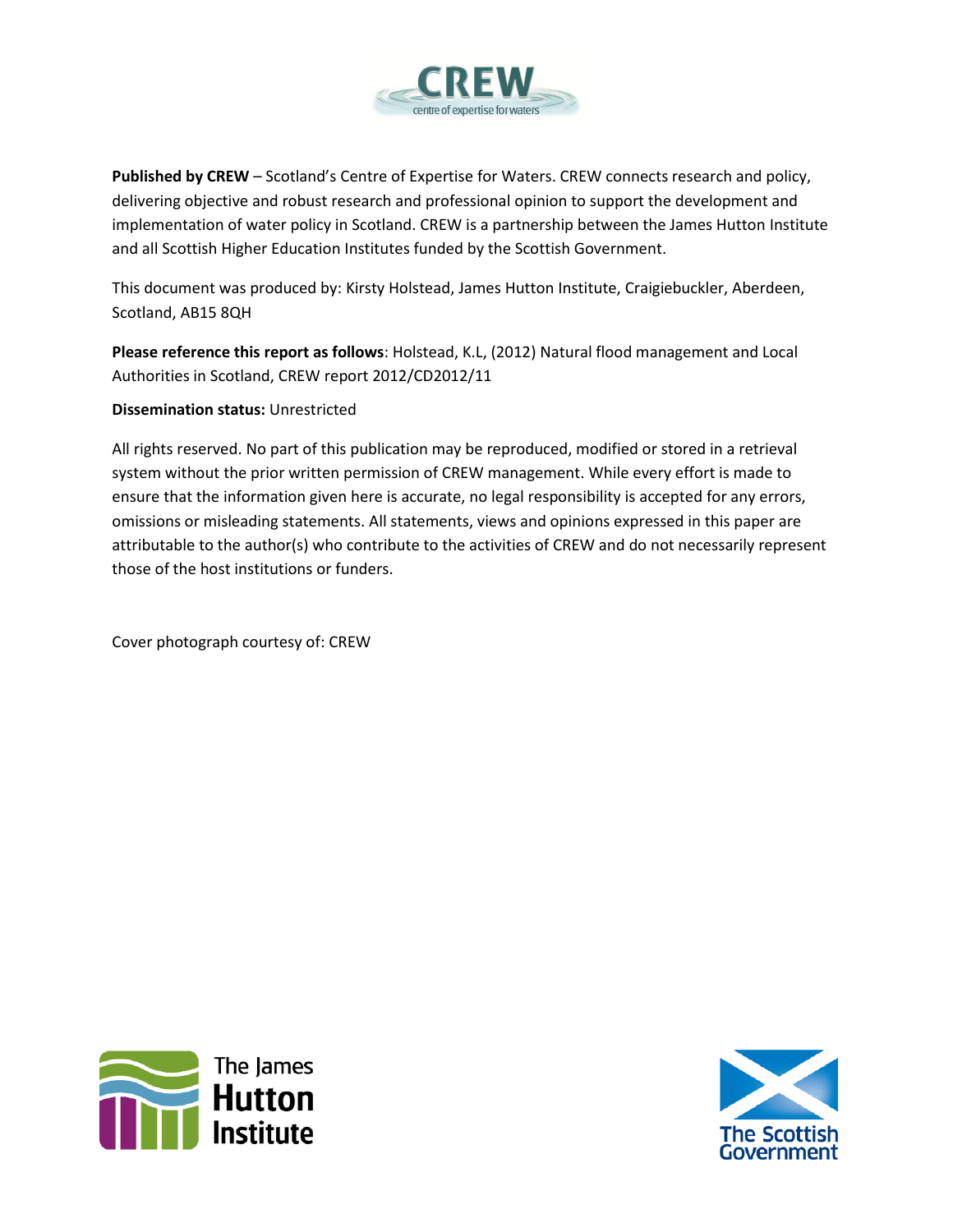

# **Contents**

| 1.1 |  |  |  |  |  |  |
|-----|--|--|--|--|--|--|
| 1.2 |  |  |  |  |  |  |
|     |  |  |  |  |  |  |
|     |  |  |  |  |  |  |
|     |  |  |  |  |  |  |
|     |  |  |  |  |  |  |

## **List of Tables**

Table 1: How useful are the following policy instruments for implementing NFM in your Local Authority? (Please add any comments or any tools which have been missed out in the 'other' box) (n=27)

Table 2: Are there any resources or support which you feel could be provided to your Local Authority to implement NFM? If so please tell us what you require (n= 23 but adds up to more as some respondents listed more than one support mechanism)

## **List of Figures**

Figure 1: % LA response to question: Does your Local Authority currently engage with land managers to implement NFM? Please tell us why you answered as you did by also ticking the 'other' box and writing a response there (n=28)

Figure 2: % LA response to question: Please select 1 policy tool which you feel could have the most utility in implementing NFM in your Local Authority. If we have missed any out, please also tick the 'other' box and add your comment (n=25)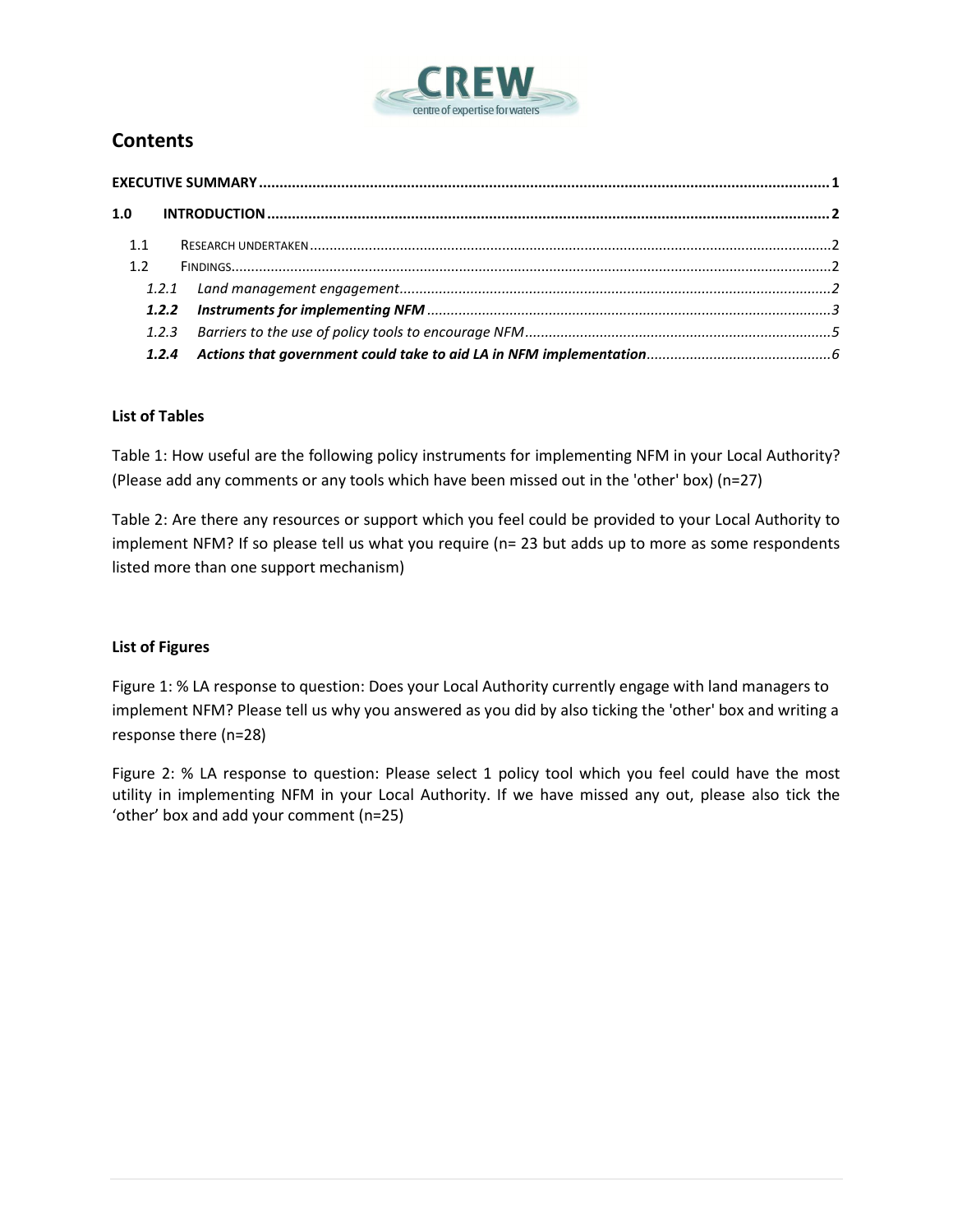

# <span id="page-3-0"></span>**Executive Summary**

#### **Background to research**

- Local Authorities (LAs) have little or no experience of engaging with land managers and owners to implement NFM.
- A number of reasons were found to explain this, mainly lack of finances and information on: NFM and suitable land, the NFM implementation process and how to engage with land managers. Some LAs argued that there was little evidence base for NFM and its effectiveness and as such, required more information before they could justify a flow to resources to implementation.
- These barriers corresponded to the support that LAs require from Scottish government if they are to encourage implementation of NFM– mainly more information and more financial resources.
- $\bullet$  Easements<sup>1</sup> are seen to be the most useful tool for implementing NFM, followed by land sale/purchase. These results should be treated with caution however, given respondent's limited knowledge and experience with the policy mechanisms.
- LAs are under increasing pressure due to tightened budgets and the need to meet current objectives; this was very much reflected in the survey, and affects implementation of NFM.

#### **Objectives of research**

To understand what LAs require to enable them to work with land managers to implement NFM measures.

## **Key findings and recommendations**

This research indicates that in order for LAs to promote implementation of NFM on the ground there is a need for:

- Training for LAs including information on NFM, suitable locations for features and how to promote it
- Guidance and support for LAs on how to engage with land owners and managers to implement NFM
- Increased financial incentives for land managers/owners for NFM implementation and LAs to implement agreements with land managers/owners

**Key words:** Natural flood management

 $\overline{\phantom{a}}$ 

 $1$  An easement is "Typically, a one-off payment is made to the land manager to reflect the reduction in the capital value of their land due to the sale of the right to flood. Easements can be designed so that annual payments are made to land managers or payments made when flood events occur. They can also include scope for renegotiation of terms, including opt-outs, and may incorporate other eco-system services, such as biodiversity or landscape management." http://www.scotland.gov.uk/Resource/0039/00393714.pdf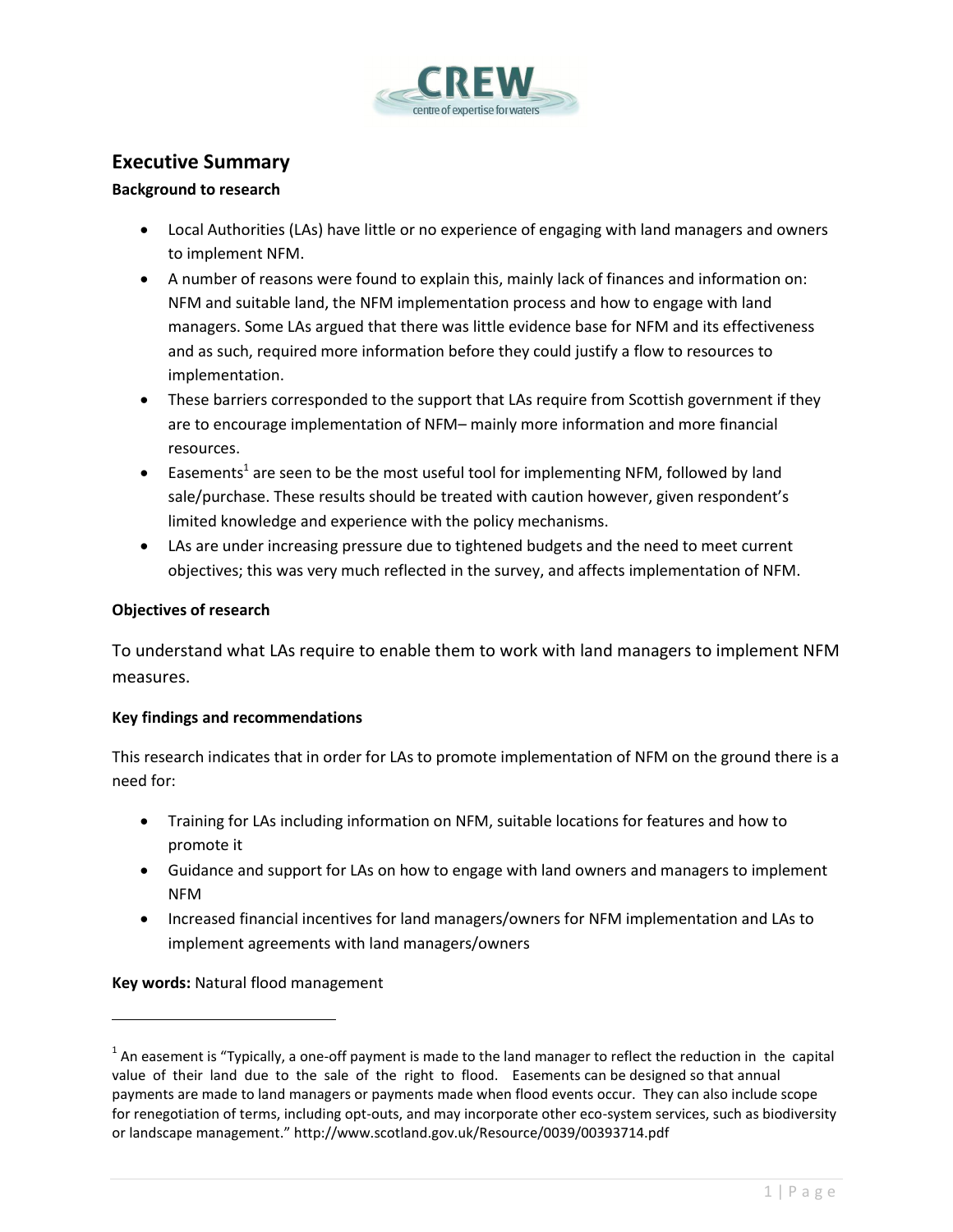# <span id="page-4-0"></span>**1.0 INTRODUCTION**

Under the Flood Risk Management (Scotland) Act 2009, SEPA is responsible for assessing where natural flood management measures (NFM) could contribute to reducing flood risk and detailing this in flood risk management strategies. Local Authorities (LA) then have responsibility for identifying how these measures will be implemented in local flood risk management plans. To encourage LAs to use NFM measures in the future, the Scottish Government and SEPA asked CREW to survey LAs to find out what they need to enable them to work with land managers/owners to implement NFM measures.

## <span id="page-4-1"></span>**1.1 Research undertaken**

An online survey was created and sent out via Survey Monkey to all 32 LA flood management teams in Scotland. The survey included a brief introduction to NFM as well as links to the recently published report "Land Owner Compensation and Approaches for Flood Protection Work" (see: [http://www.scotland.gov.uk/Resource/0039/00393714.pdf\)](http://www.scotland.gov.uk/Resource/0039/00393714.pdf) and definitions of the policy mechanisms discussed in the report. The survey was piloted at SEPA, the James Hutton Institute and the Scottish Government and changes were made accordingly. The respondents were given a week to complete the survey. After 5 days a reminder was sent, and finally those who had not completed the survey were personally called.

In total 28 LAs completed the survey of these responses, 23 were complete. In order to provide a more robust output, the incomplete responses were also analysed and are included in the findings. The main findings are noted below.

## <span id="page-4-2"></span>**1.2 Findings**

The findings from the survey are noted below.

## <span id="page-4-3"></span>*1.2.1 Land management engagement*

The first question in the survey dealt with the current level of land management engagement (Figure 1). The results show that LAs generally do not engage with land managers to implement NFM around half do not engage at all (46%) and the majority of other respondents engage a little (50%). A very small percentage (representative of 1 LA) felt that they fully engage with land managers. Around half of the respondents explained their answers; there was a clear correspondence between the responses here and the barriers set out in Table 2.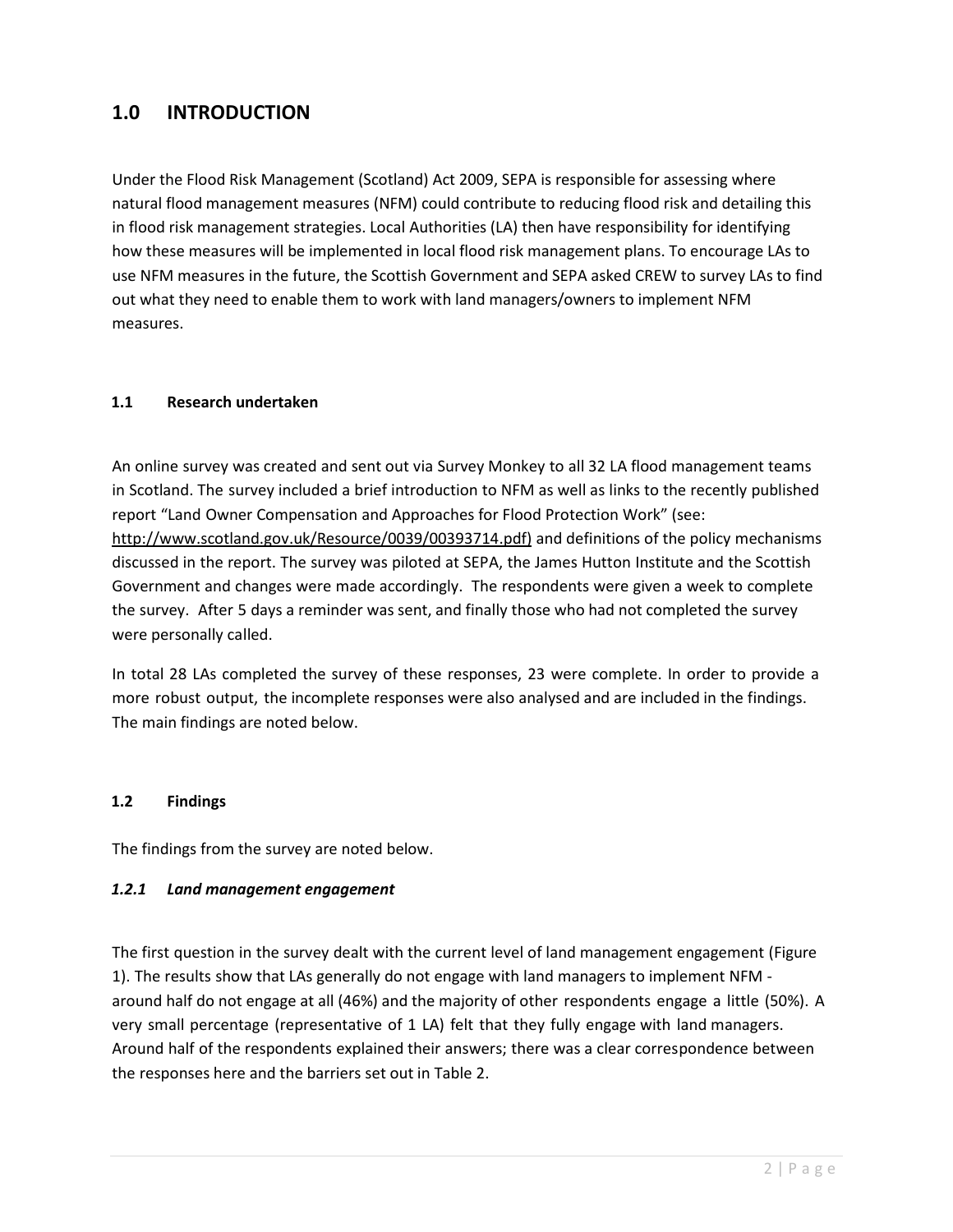

## <span id="page-5-0"></span>*1.2.2 Instruments for implementing NFM*

Table 1 and Figure 2 show that Easements are considered to be the most useful tool for implementing NFM (14.8% consider them 'very useful,' 14.8% 'useful' (Table 1) and 45% consider them the most useful policy instrument to encourage NFM (Figure 2). Land purchase/sale and land purchase/sale with lease back are also both overall considered to be 'useful' tools for encouraging NFM (while 18.5% and 25.9% respectively considered them to be 'quite useful' (Table 1), 23% and 18% thought them to be the most useful tool to implement NFM (Figure 2).

These results should be treated with caution because although respondents selected preferred policy mechanisms, they also noted that their selections were based on little experience or understanding of the mechanisms. Further, that implementation would depend on circumstances. Some quotes are noted below:

"All of the options above are heavily dependent on available finance, which is severely curtailed at the moment due to restraints."

"Please note I do not know how useful these policy instruments will be in practice." "As the locations where NFM may reduce flood risk have not yet been established as far as I am aware until these locations are known I am not convinced we can comment on which policy tool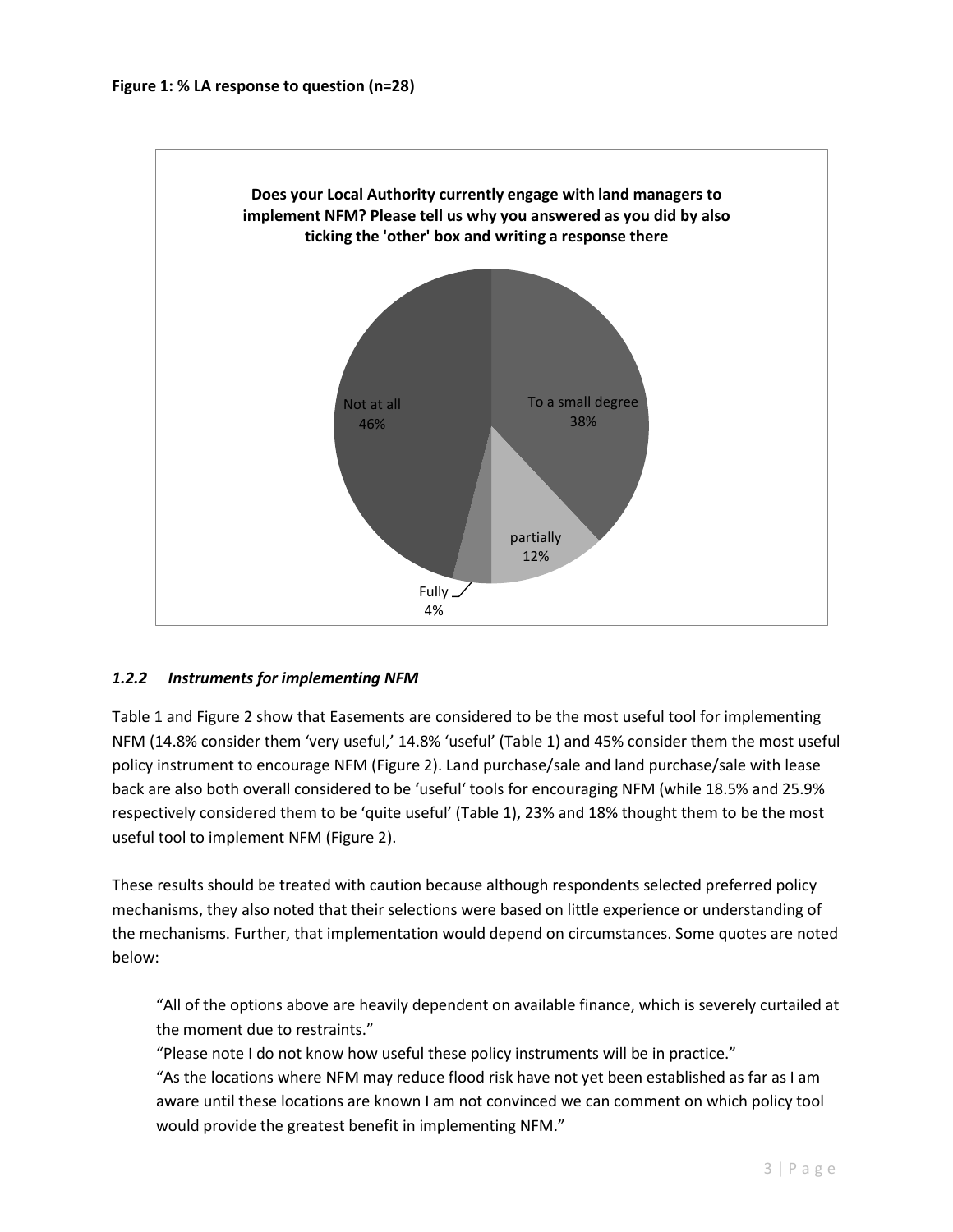"Insufficient experience to select one of the above ahead of the rest."

Similarly, when asked about the least useful tool to implement NFM, 6 of the 8 comments noted that they had insufficient experience to assess the options:

"Again as per previous statements we have insufficient experience to recommend that one of the above options is least useful."

**Table 1: How useful are the following policy instruments for implementing NFM in your Local Authority? (Please add any comments or any tools which have been missed out in the 'other' box) (n=27)**

|                                                           | Not at all   | A little     | Moderately | Quite        | Very         | Response |
|-----------------------------------------------------------|--------------|--------------|------------|--------------|--------------|----------|
|                                                           | useful       | useful       | useful     | useful       | useful       | Count    |
| Land purchase/sale                                        | $7.4\%(2)$   | 40.7% (11)   | 25.9% (7)  | 18.5%<br>(5) | 7.4%<br>(2)  | 27       |
| Land purchase/sale with leaseback                         | $11.1\%$ (3) | 40.7% (11)   | 18.5% (5)  | 25.9%<br>(7) | 3.7%<br>(1)  | 27       |
| <b>Easments</b>                                           | $7.4\%(2)$   | 37.0% (10)   | 25.9% (7)  | 14.8%<br>(4) | 14.8%<br>(4) | 27       |
| Payment schemes to provide capital and<br>annual payments | $14.8\%$ (4) | $33.3\%$ (9) | 29.6% (8)  | 11.1%<br>(3) | 11.1%<br>(3) | 27       |
| <b>Economic tools</b>                                     | $14.8\%$ (4) | 48.1% (13)   | 25.9% (7)  | 7.4%<br>(2)  | 3.7%<br>(1)  | 27       |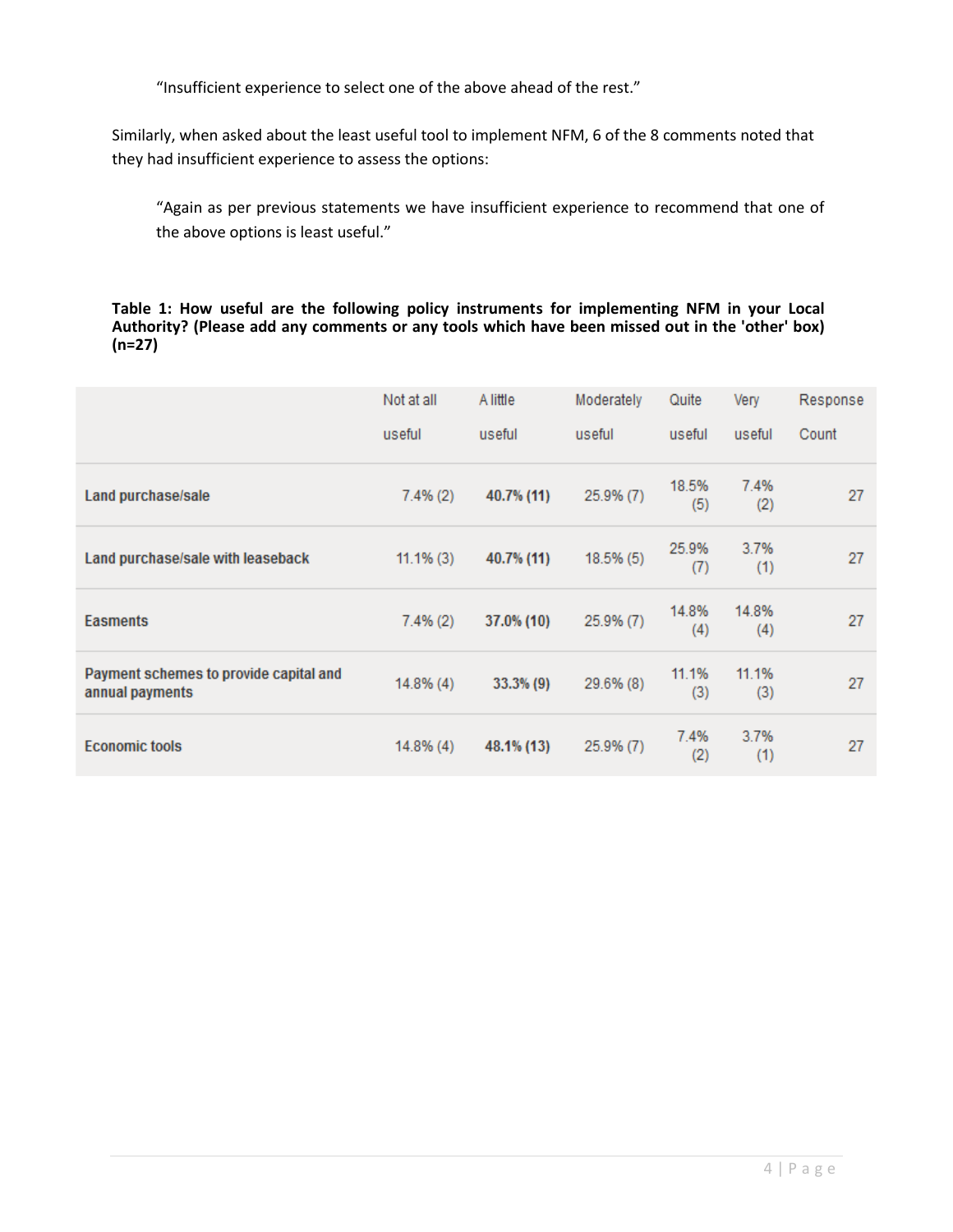

## <span id="page-7-0"></span>*1.2.3 Barriers to the use of policy tools to encourage NFM*

A number of factors are seen by LAs as barriers to the use of policy tools to encourage NFM:

- lack of available finance
- lack of land owner cooperation
- legal complexity and resources required to reach agreements with individual land owners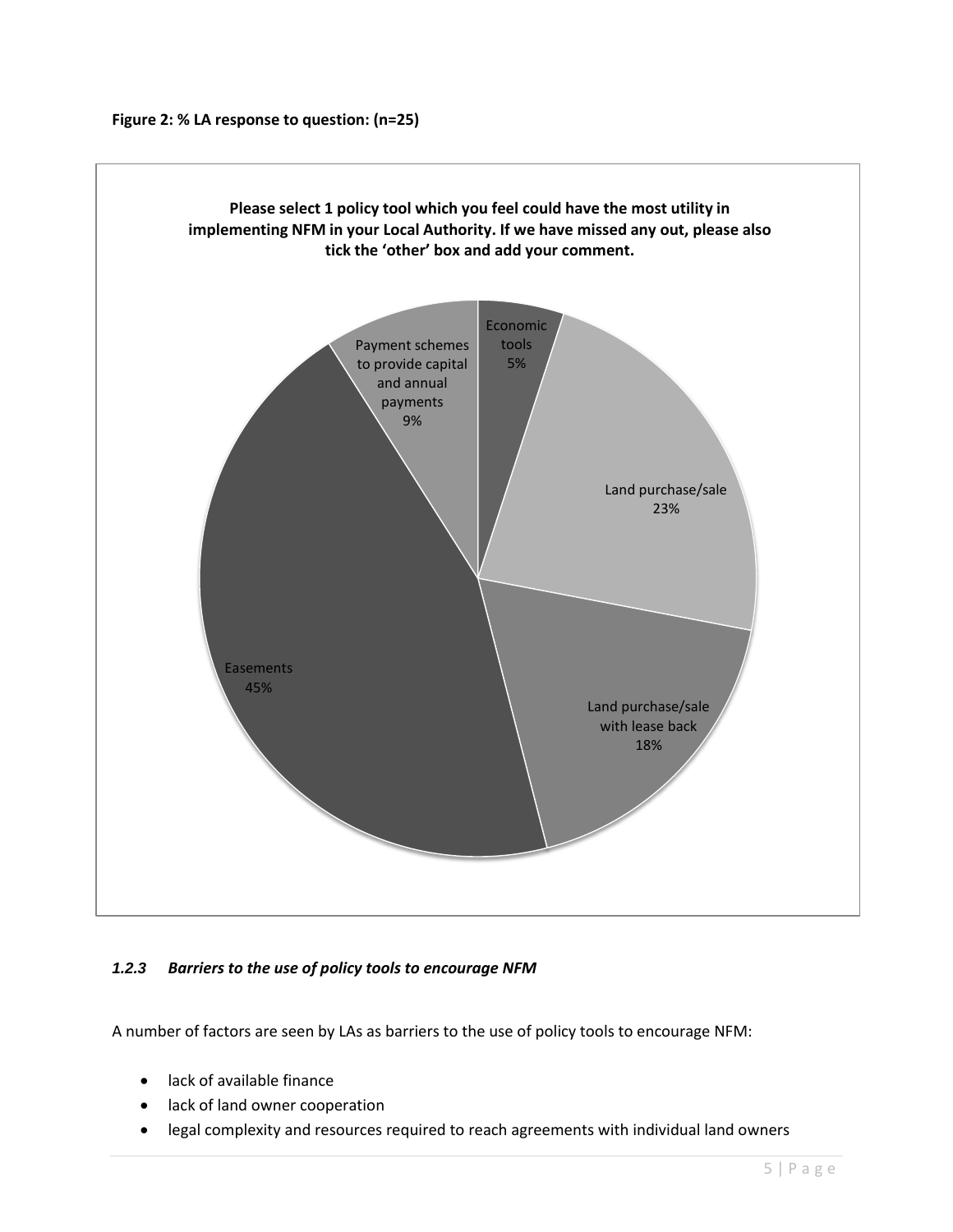the need for increased confidence that NFM is the most cost effective solution guaranteed to reduce flood risk to justify spending.

## <span id="page-8-0"></span>*1.2.4 Actions that government could take to aid LA in NFM implementation*

The barriers noted above correspond with the results of the final question which aimed to identify actions that government could take to aid LA in NFM implementation (Table 2). Overall respondents thought that increased funding is required to implement NFM. Action was needed both in terms of financial resources for LA to implement agreements with land managers/owners, and also for the individual land owners who need financial compensation for the use of their land for flood management (8 responses).

A second important action demanded by LAs was guidance and information on NFM (7 responses). 3 respondents seek further evidence of the effectiveness of NFM, and 3 want guidance on how to engage with land owners and managers (see recommendations).

# **Table 2: Are there any resources or support which you feel could be provided to your Local Authority to implement NFM? If so please tell us what you require (n= 23 but adds up to more as some respondents listed more than one support mechanism)**

| Required support                                                                       | Number of   |  |
|----------------------------------------------------------------------------------------|-------------|--|
|                                                                                        | respondents |  |
| Increased funding for LA and financial incentives for land owners and managers         | 8           |  |
| Guidance, information and training (what is NFM, which areas/methods would be          |             |  |
| suitable in Each council and how to promote and implement NFM)                         |             |  |
| None/N/A                                                                               | 3           |  |
| Further evidence to show the value of NFM in reducing flood risk i.e. for large return | 3           |  |
| period events                                                                          |             |  |
| Guidance and support to establish mechanisms of engagement with land owners and        | 3           |  |
| managers                                                                               |             |  |
| Detailed ownership records                                                             |             |  |
| An external ability to negotiate with landowners/ national representative bodies       |             |  |
| Concise information: one booklet (rather than multiple) that contains information on   |             |  |
| NFM/ better land management/best practises/improving water quality/assisting in        |             |  |
| flood risk management                                                                  |             |  |
| Support of outside agencies (i.e. SLC, SEPA, SNH, Forestry Commission etc.             |             |  |
| Exemplar NFM sites that are typical of the geography of council areas                  |             |  |